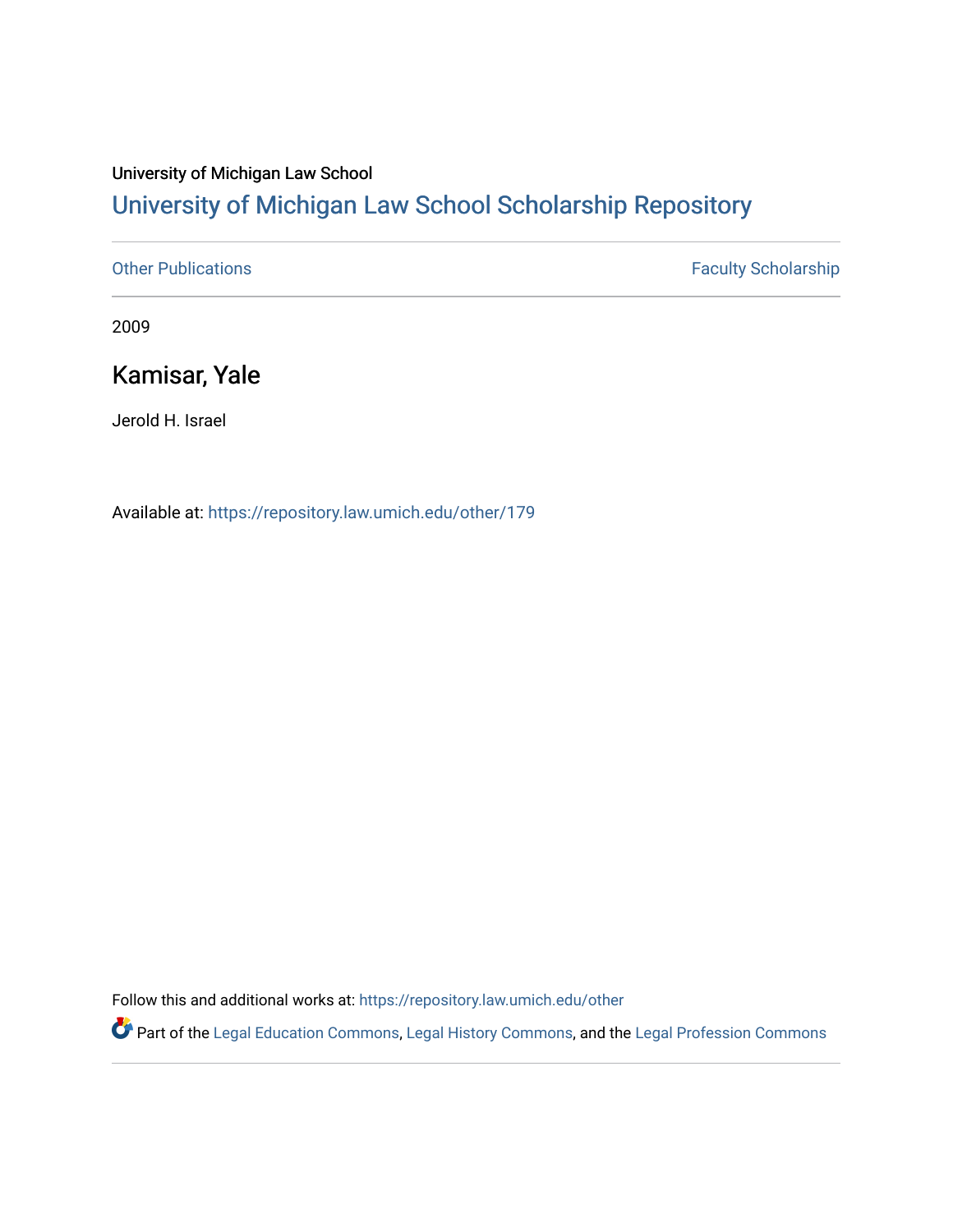## The Yale Biographical Dictionary of **American Law**

Edited by Roger K. Newman

YALE UNIVERSITY PRESS NEW HAVEN & LONDON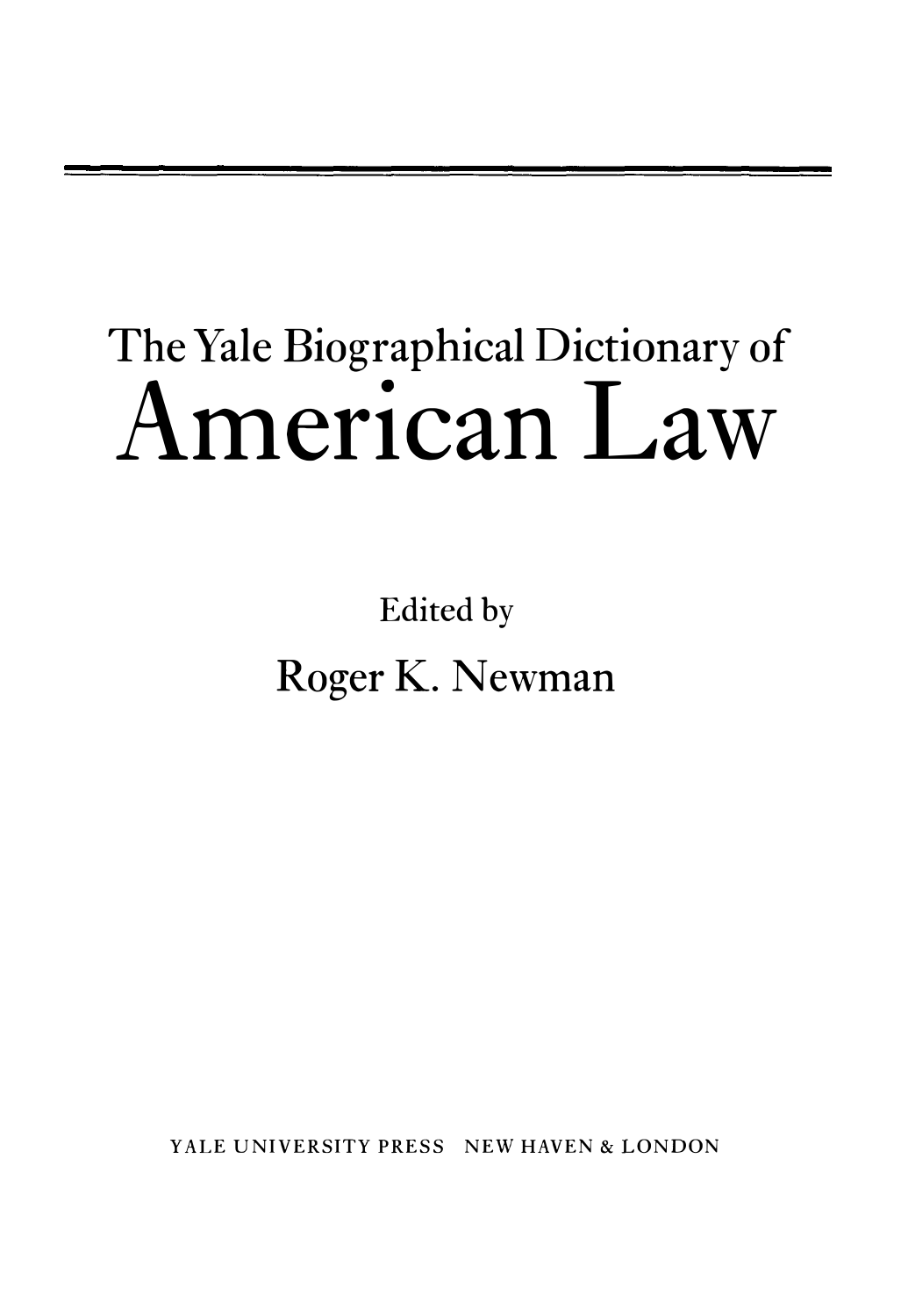Kamisar, Yale (1929-). Law professor. Born in the Bronx, N.Y., to an immigrant, working-class family of modest means and limited educational background, Kamisar received academic scholarships that enabled him to attend New York University (B.A., 1950) and, after enlisting in the army during the Korean War and winning a Purple Heart, Columbia Law School (LL.B., 1954). He began practicing antitrust law with Covington and Burling in Washington, D.C., and rep-resented a convicted drug user pro bono on appeal in 1956. When prosecutors attempted to use the man's barely literate, handwritten petition to incriminate him, Kamisar's impassioned argument in the court-room won his client his freedom. The case helped